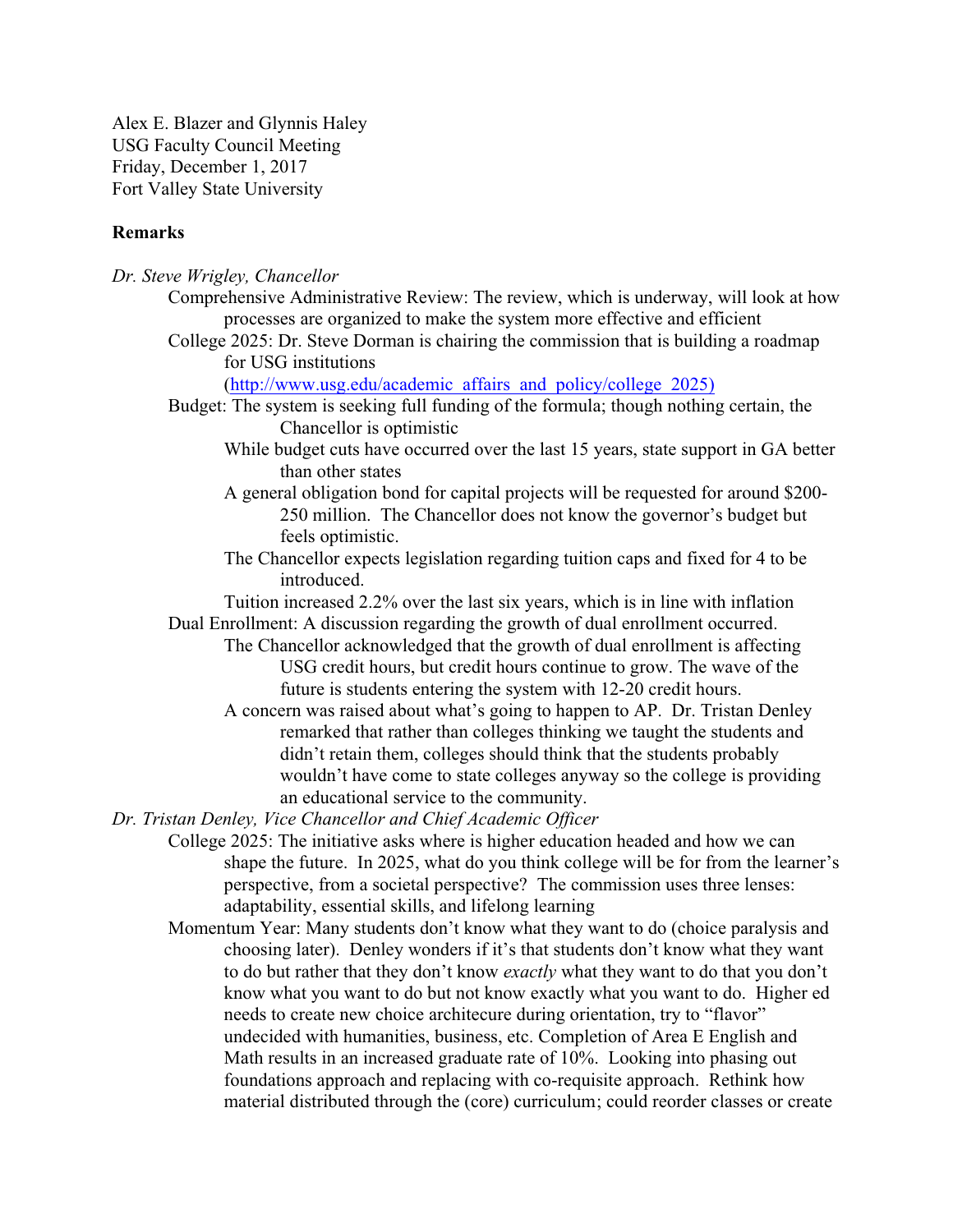new introductory classes in disciplines.

*Dr. Marti Venn, Deputy Vice Chancellor for Academic Affairs*

- Will be making campus visits and talking with administrators for items most important to each institution.
- Policy review and cleanup is being done through spring. Cleanup includes the language of BOR voting on faculty and administrative hiring, Regents Testing, Faculty Teaching and Learning Regents Award, faculty awards for fostering student success,
- New process for program approval: Encourage campuses to build concentrations first, then segue to degree request.
- Revised process for program review: low-producing degree programs will be looked at within a family of degrees rather than single degree (for instance, Math and Math Education are family)

### *Discussion*

- Shared Governance: The system wants to involve faculty voices earlier in the development and revision of faculty-related policies. Questions were raised about faculty having a member on the BOR. The Governor appoints members. Discussion was had about finding better ways to communicate and USGFC members becoming more engaged.
- Presidential Selection Process: The default is a national search; however, it is not a rule. In some circumstances, a direct appointment is needed for specific reasons like stable leadership in the interim. The governing board makes the decision on whether a search is conducted or a president is appointed.
- Faculty Diversity and Attracting Faculty: There are no policies or initiative like bias training at the system level. In response to a particular institutional representative's question about required 40 hour work week with 10 office hours, the USG should have nothing to say about this. In response to a concern raised by a particular institution's representative about faculty hiring being less competitive due to benefits changes like Paternity/Maternity leave, it was noted that the basic health insurance plan resides at system level; several years ago the system centralized voluntary benefits. There used to be 120 contracts around state, and that number has been cut to around 10 or 12, which results in better benefits and pricing.

### **Reports**

### *Robert Scott, AAUP*

- Explanation of AAUP as a national organization with state chapters that are concerned with issues of academic freedom, shared governance, and political advocacy (AAUP can lobby the legislature representing faculty, but USGFC cannot.)
- AAUP has submitted an amicus brief to a Texas lawsuit arguing that it's a violation of academic freedom for student to have gun in a professor's classroom without the professor knowing about it.

#### *Steve Anthony, AAUP Lobbyist*

A request for injunction over concealed carry has been made, but doubts court will grant injunction.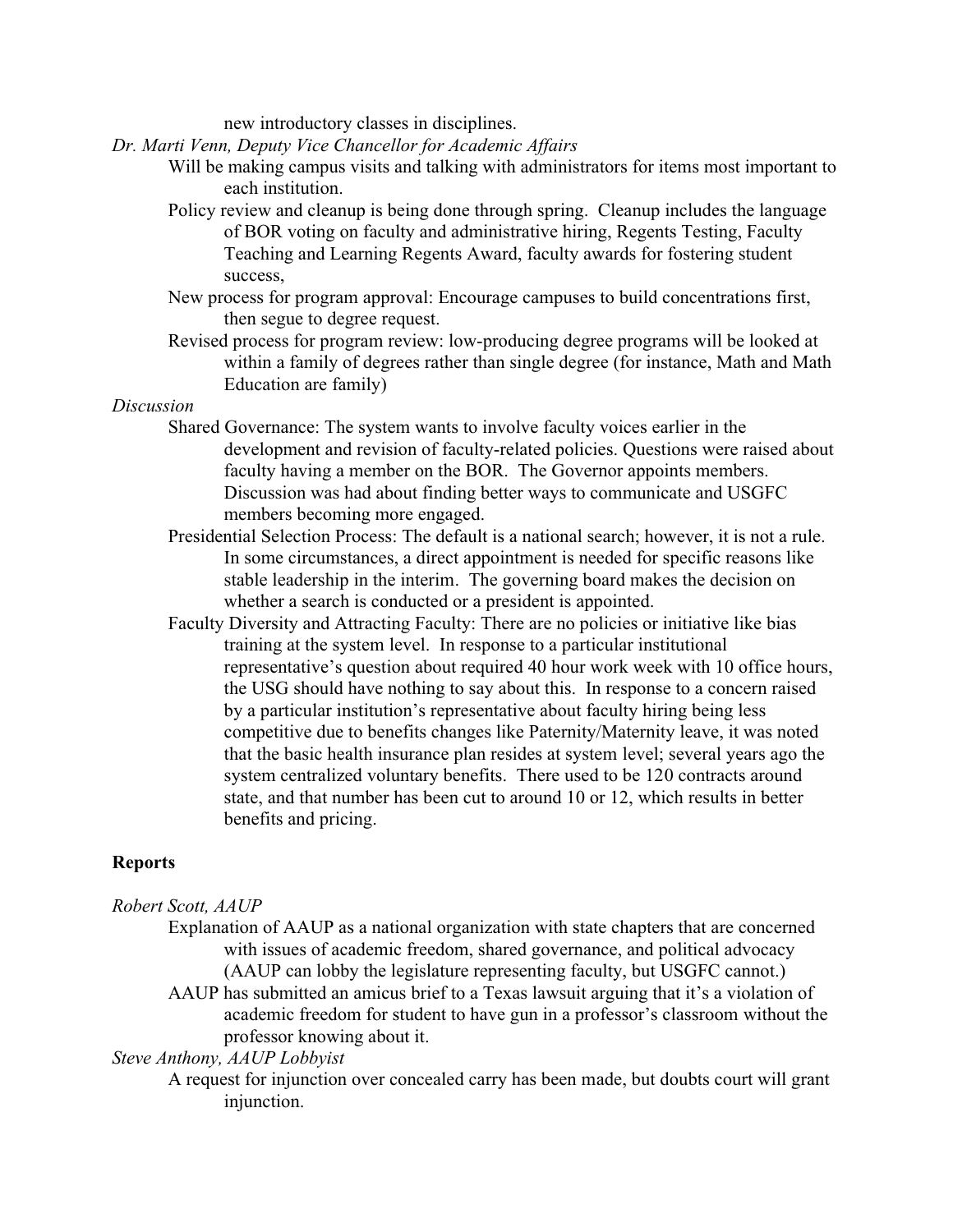- The budget is running late this year, perhaps because of the volatility in Washington (tax bill, Medicare and Medicaid)
- The retirement bill is being considered again (anyone in ORP can move back to TRS one time).
- Recommends speaking up as individuals and letting our voices be heard.

*D. Mildred Cody, USG Retiree Council Update*

- The Coucil is trying to track down 800 retirees because it is illegal to transfer banking information. When the change from ADP to OneUSG happened, those retirees lost their automatic banking and need to re-register.
- The Council is working on retirement and pre-retirement materials: online, print, and webinars.

The Council would like USGFC representative to help decide what retirees need to know.

## **Old Business**

*Resolution on Summer Pay — Scott Pegan, University of Georgia*

- Problem: Faculty teach a couple of class but end up not being paid in full because they exceed the 33 1/3 rule or faculty develop course but not make and not get compensated. Should the formula be based on credit hours or contact hours (4 credit hour bio lab course has 6 contact hours vs 3 credit hour lecture course with 3 contact hours)
- Discussion: Is it even possible to standardize as a whole, because during the year we have regular state funding, but during the summer there is no state funding, and courses are voluntary.
	- Faculty start teaching class, but in the middle of the class, the class gets cancelled. This problem can be fixed by having standardized deadlines and contracts, prorating.
- Research: Richard Foreman, Albany State University
	- The 33 1/3 limit was based on federal government not wanting to overpay faculty working on grants over the summer. It was not designed to affect teaching and administration. However, institutions like BOR just applied it broadly to all faculty. If your grant work is 100% during the summer then you can't teach. If you're half teaching and half researching during the summer, then 50% teaching and 50% of research. Proposes resolution to BOR to remove 33 1/3 maximum summer pay policy.

Action: An Ad Hoc Committee will develop a resolution for the spring meeting.

*Committee on Consolidation – Victoria Smith Butler, Albany State University*

- The committee will develop a list of common concerns and ask the USG member responsible for consolidation to spring meeting
- The issues that occurred include insurance deductions going back to 0, TRS starting over, faculty terminations.

*Committee on Administrative Staffing — Juana Brown*

A committee of five representatives is forming to address duplication of academic support after consolidation

### **New Business**